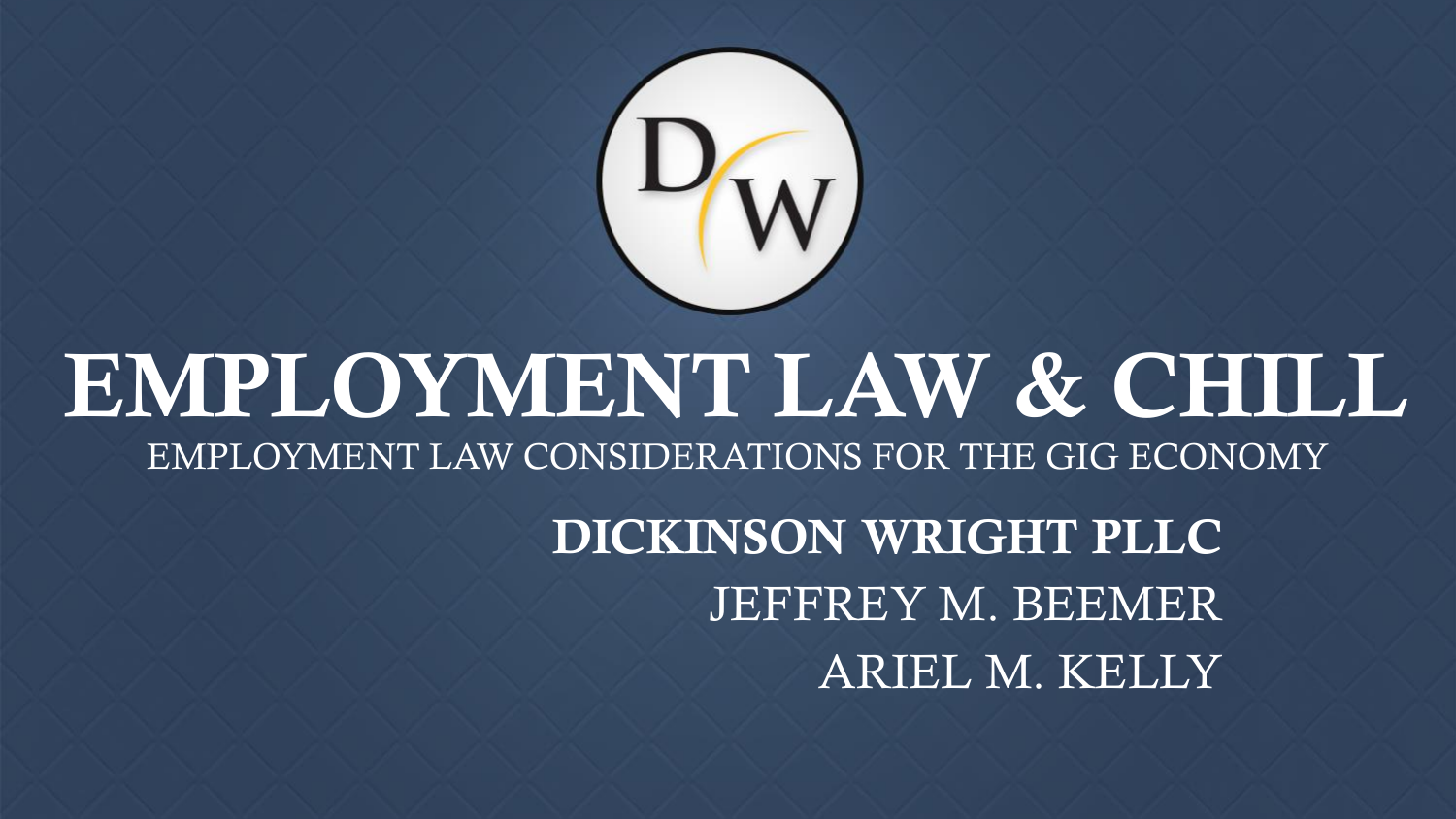## OVERVIEW

- •What is the "gig economy?"
- •Risk of misclassification and other legal issues
- •Best practices
- •Your questions

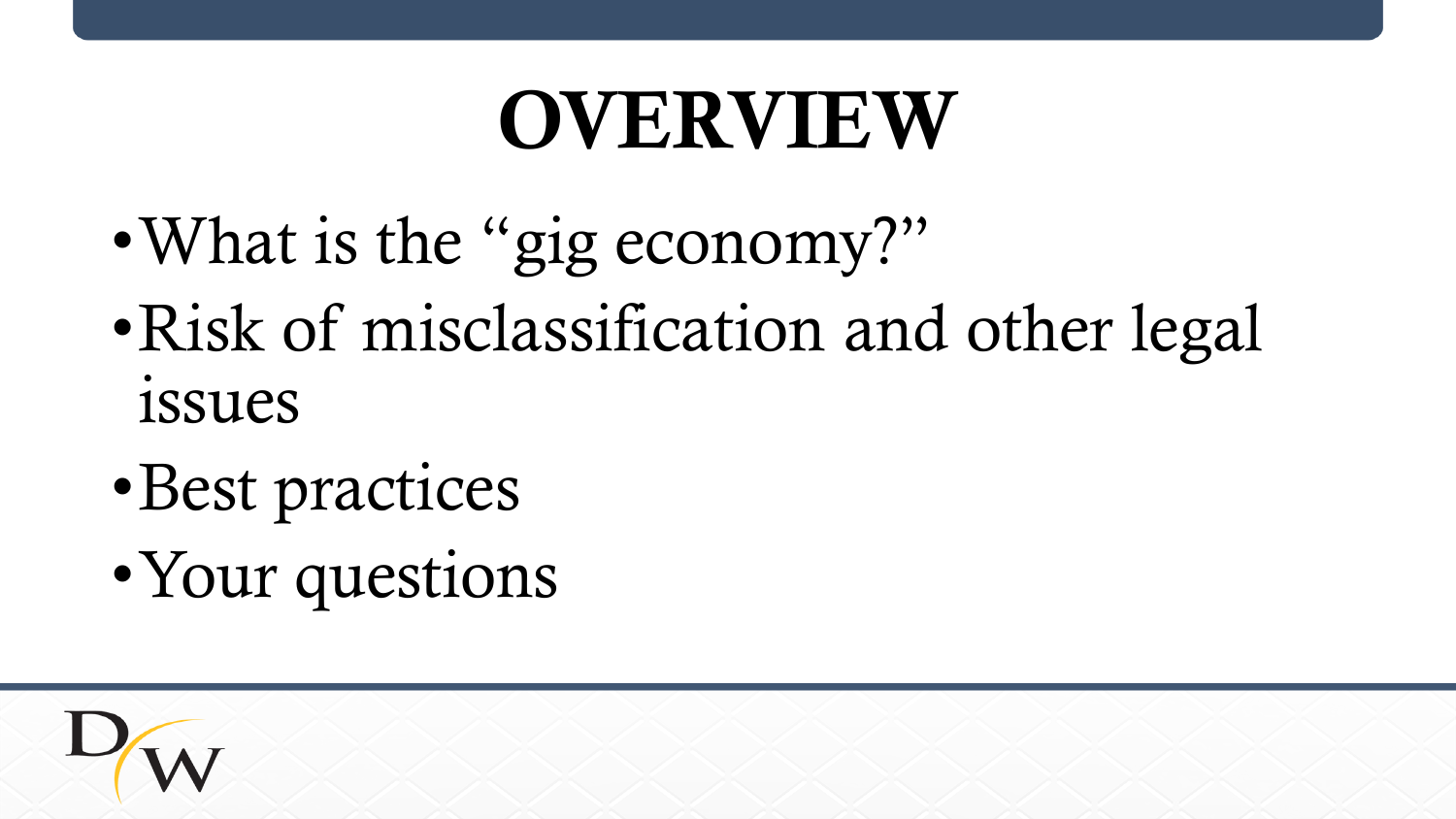## WHAT IS THE GIG ECONOMY?

- A labor market characterized by alternative working relationships
- Includes contingent workers, freelance workers, and independent contractors
- Workers for app-based businesses (Lyft, Uber, Postmates, etc.)
- Fortune 500 companies participate, too
	- Hiring contingent workers for performance of non-core tasks, such as marketing, payroll, and human resources

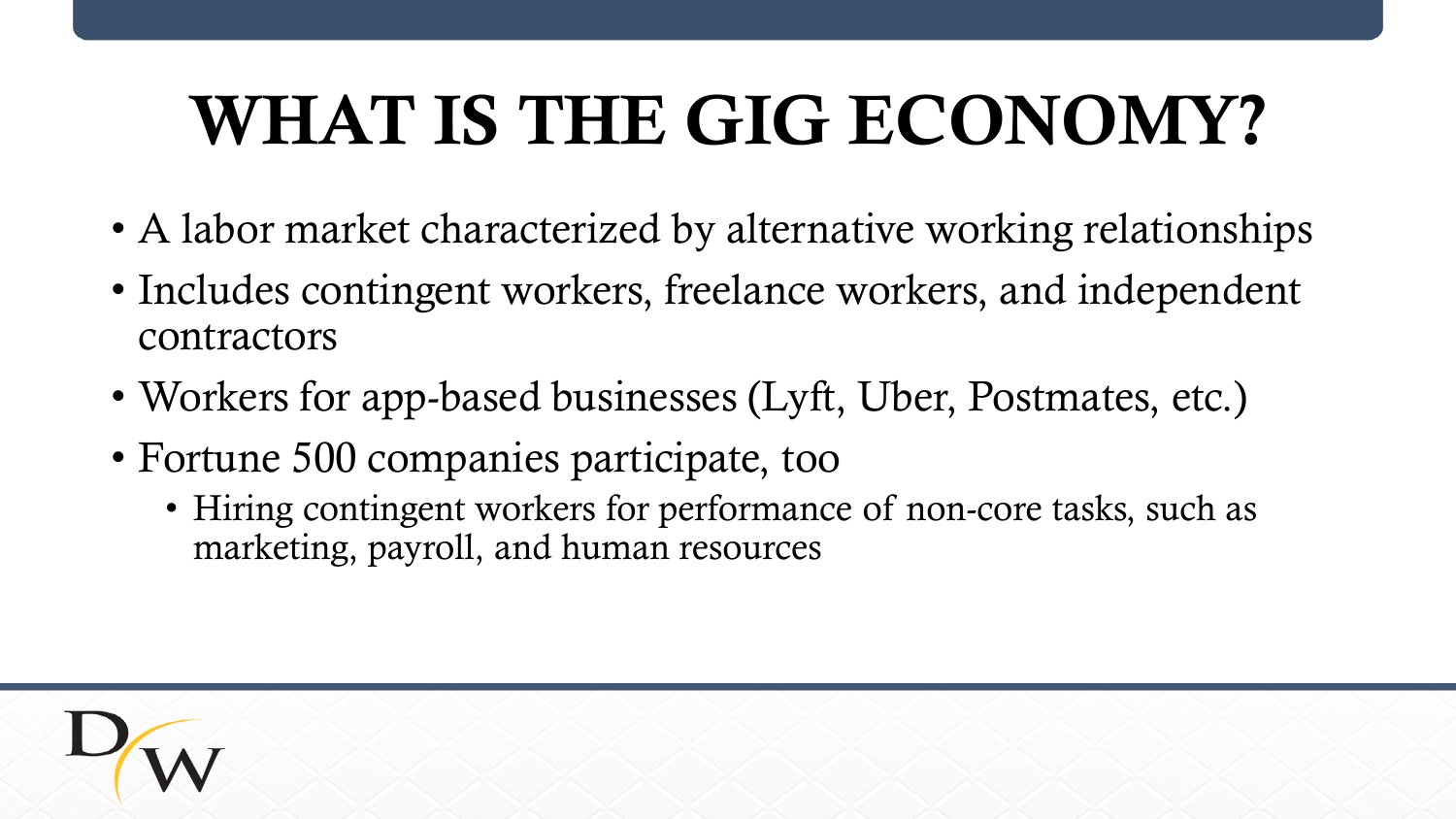## IS THE GIG ECONOMY GROWING?

As of May 2017:

- 3.8% of workers (5.9 million people) held contingent jobs
- Contingent workers accounted for 1.3% 3.8% of total employment (1.8%) - 4.1% as of February 2005)
- Contingent workers were more than twice as likely as non-contingent workers to be under age 25

Contingent and Alternative Employment Arrangements – May 2017, Bureau of Labor Statistics, June 7, 2018.

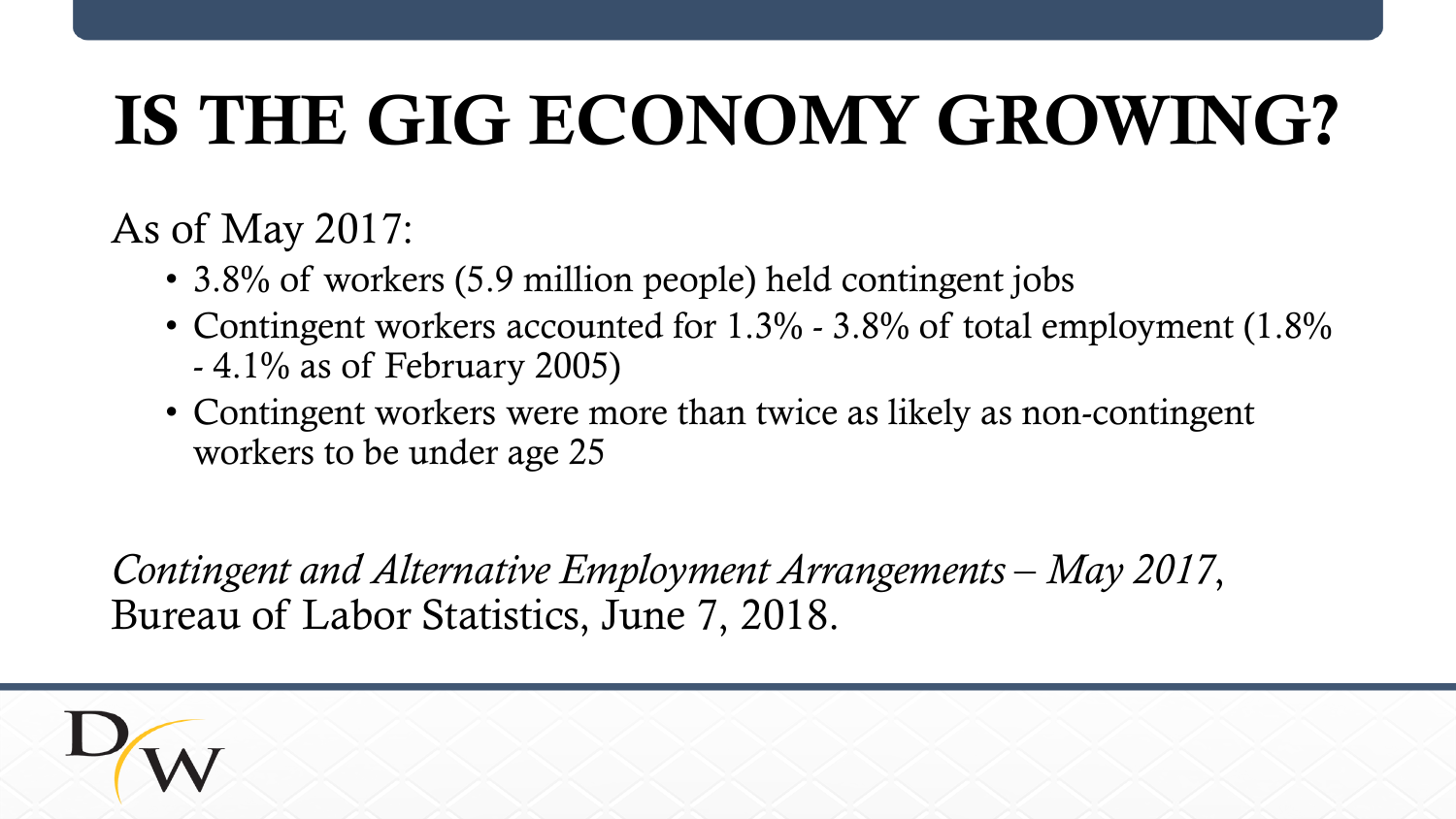## IS THE GIG ECONOMY GROWING?

- Contingent workers were more likely to work in professional and related occupations, construction, and extraction occupations than noncontingent workers
- 6.9% of all workers were independent contractors (7.4% as of 2005)
- 79% of independent contractors preferred their working arrangement over a traditional job, compared to 44% for on-call workers and 39% of temporary help agency workers

Contingent and Alternative Employment Arrangements – May 2017, Bureau of Labor Statistics, June 7, 2018.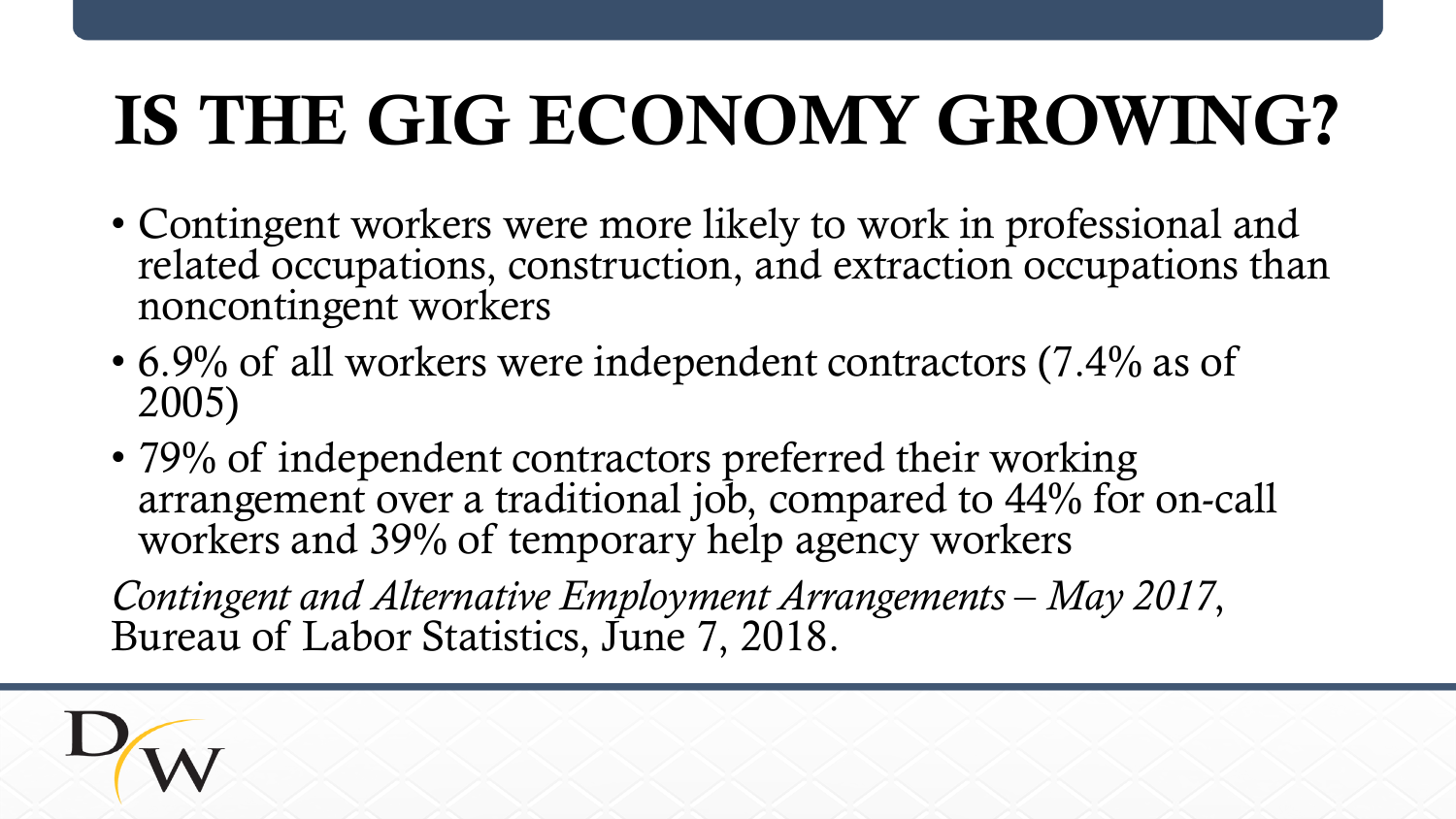### PROS AND CONS OF HIRING GIG WORKERS CONS

- Reduced training & onboarding costs
- Workers work when they want
- Avoid paying payroll taxes and benefits
- Ability to calibrate workforce to meet business needs
- Workers cannot sue company for violations of local, state, and federal employment laws
- High turnover
- Potential for misclassification
- Risk of joint employer liability
- Less control
- No exclusive work relationship



PROS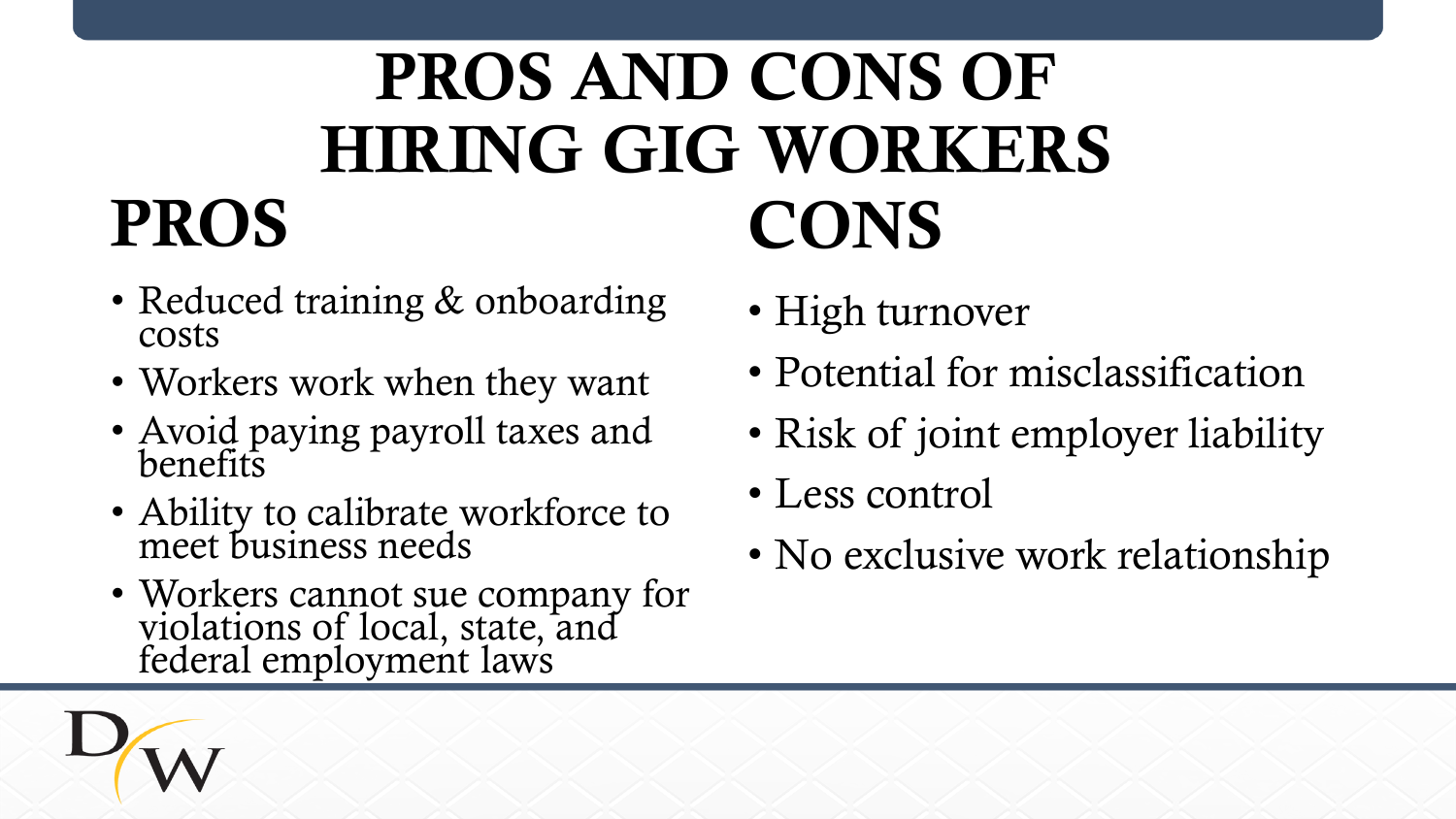#### LEGAL ISSUES IN THE GIG ECONOMY

- Potential for misclassification
- •Risk of joint employer liability
- •Teleworking as a form of reasonable accommodation
- •Working "off the clock"

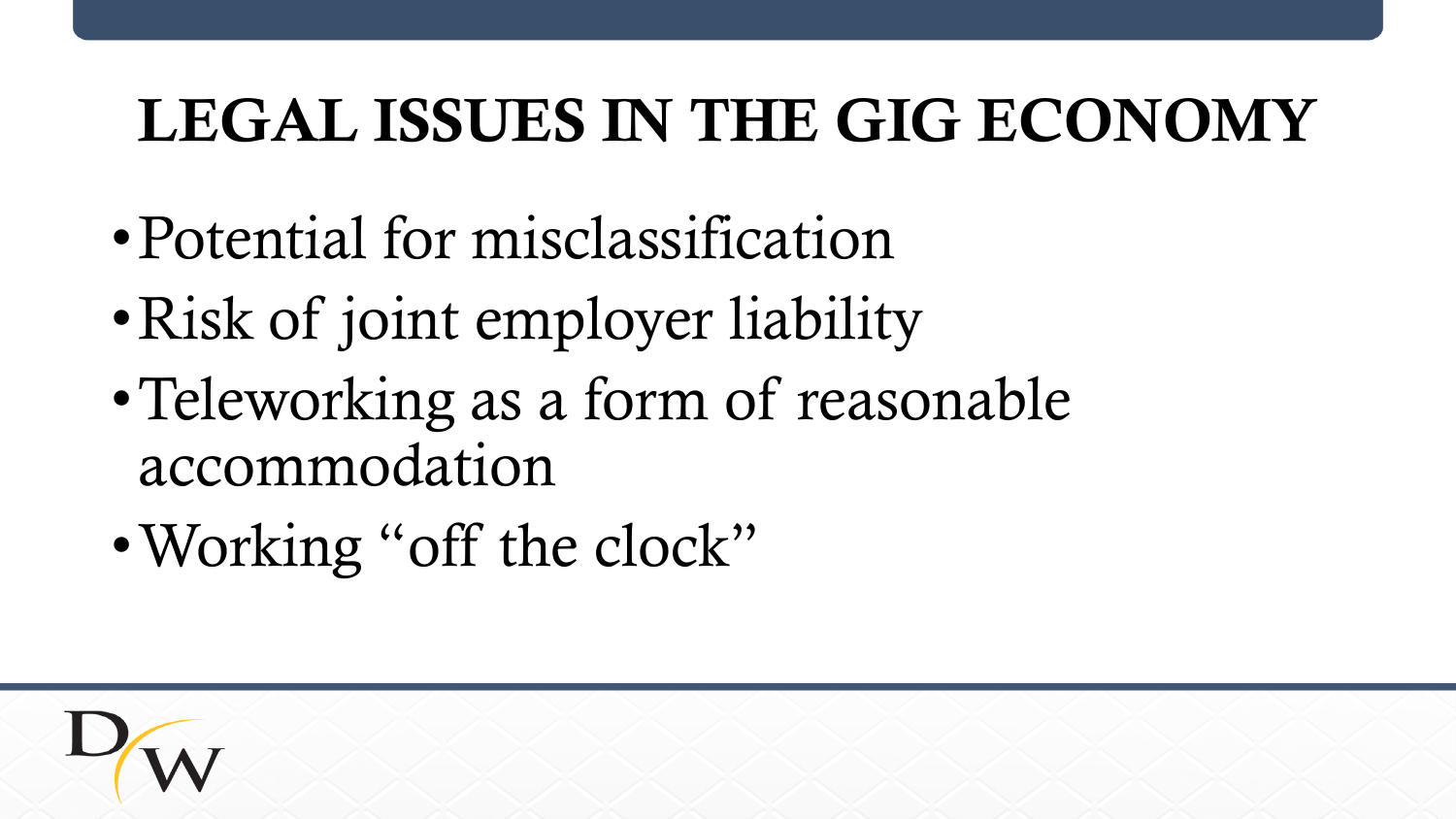

# MISCLASSIFICATION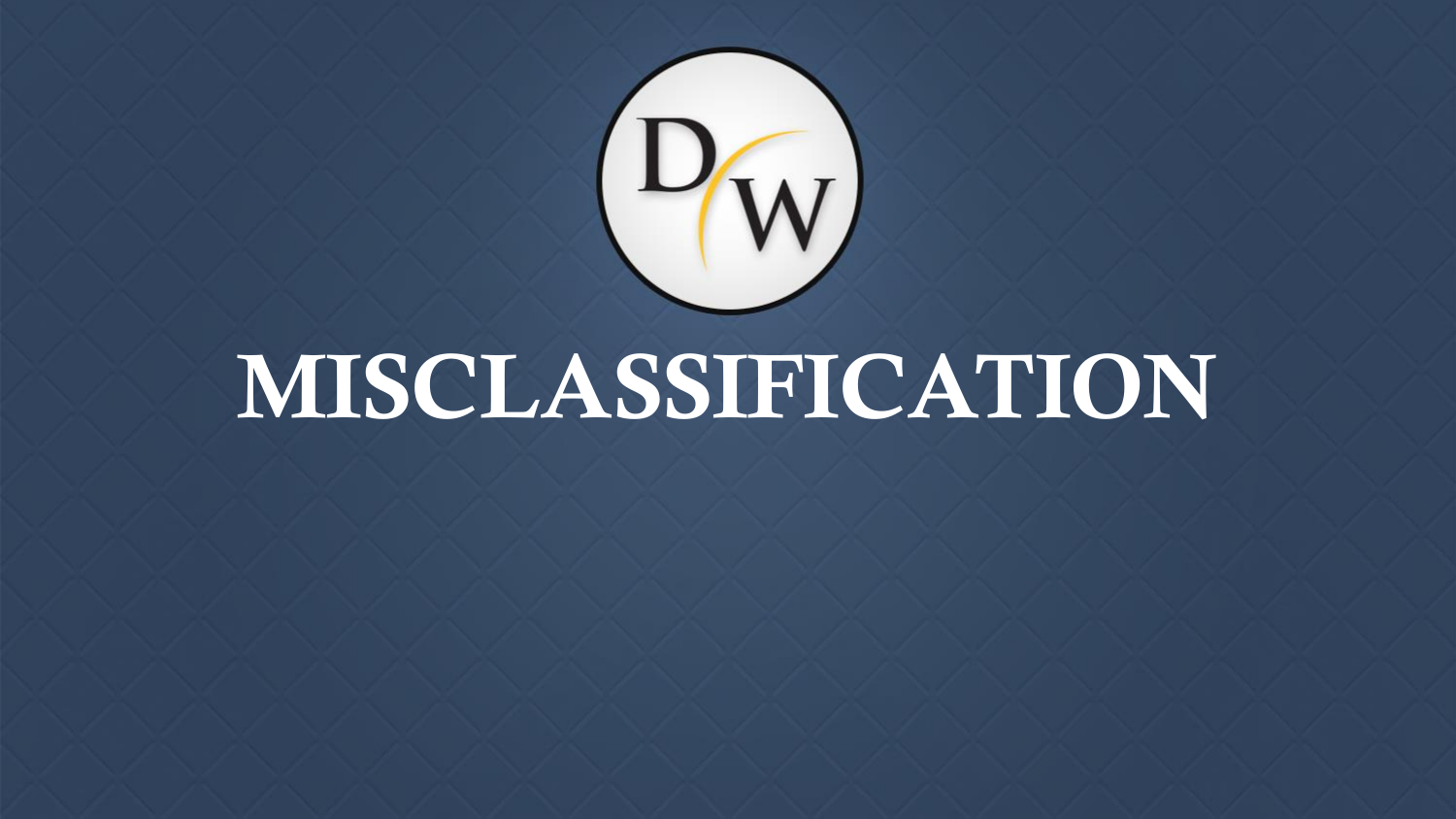### TESTS FOR INDEPENDENT CONTRACTOR STATUS

- Common Law Test
- FLSA "Economic Realities" Test
- IRS "Control" Test
- NLRB "Common Law Agency" Test
- DOL "Economic Realities" Test
- Tennessee Common Law Test
- California "ABC" Test

How the parties characterize the relationship is not controlling.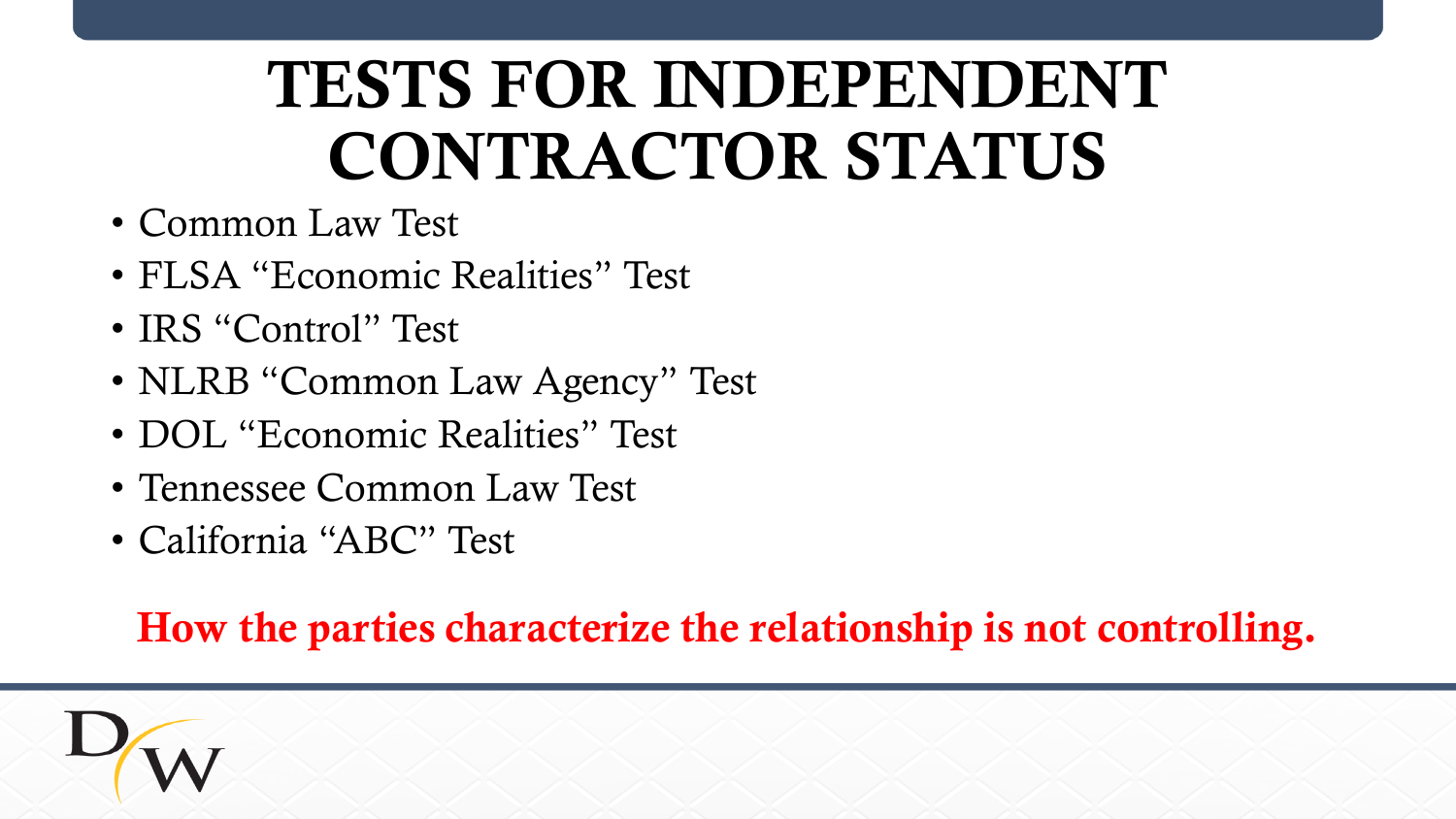# COMMON LAW TEST

Although no single factor is controlling, the factors considered by the Supreme Court include the following:

- 1) The extent to which the worker's services are an integral part of the employer's business;
- 2) The permanency of the relationship;
- 3) The amount of the worker's investment in facilities and equipment;
- 4) The nature and degree of control by the principal;
- 5) The worker's opportunities for profit and loss; and
- 6) The level of skill required in performing the job and the amount of initiative, judgment, or foresight in open market competition with others required for the success of the claimed independent enterprise.

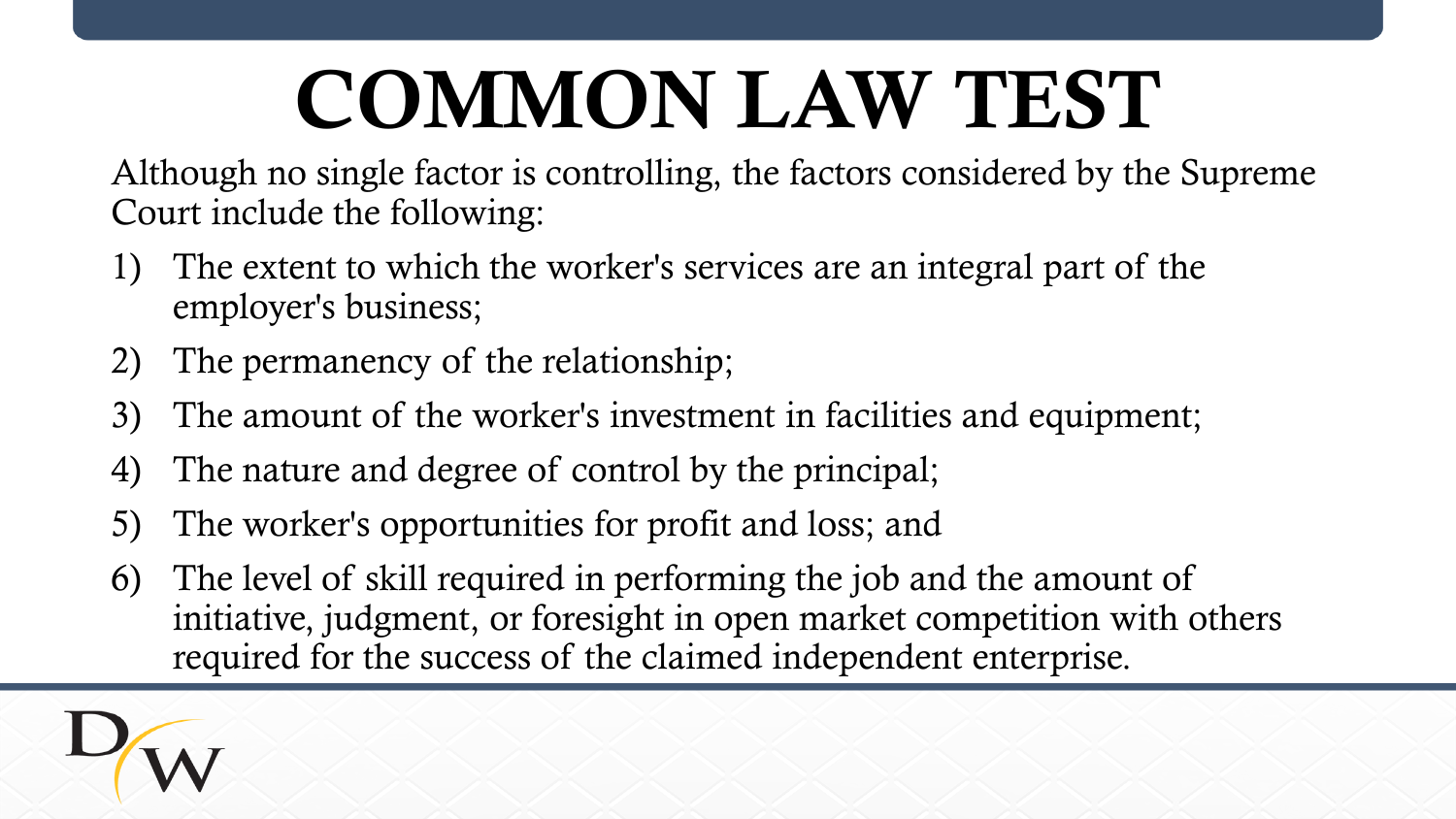## ECONOMIC REALITIES TEST: FLSA STANDARD

Whether the economic realities of the parties' relationship are such that the worker is dependent on the company to which they provide services.

- *Silk* Factors
	- The degree of control
	- The relative investment in facilities
	- The worker's opportunity for profit and loss
	- The permanency of the parties' relationship
	- The skill required

*United States v. Silk*, 331 U.S. 704, 717-19 (1947)

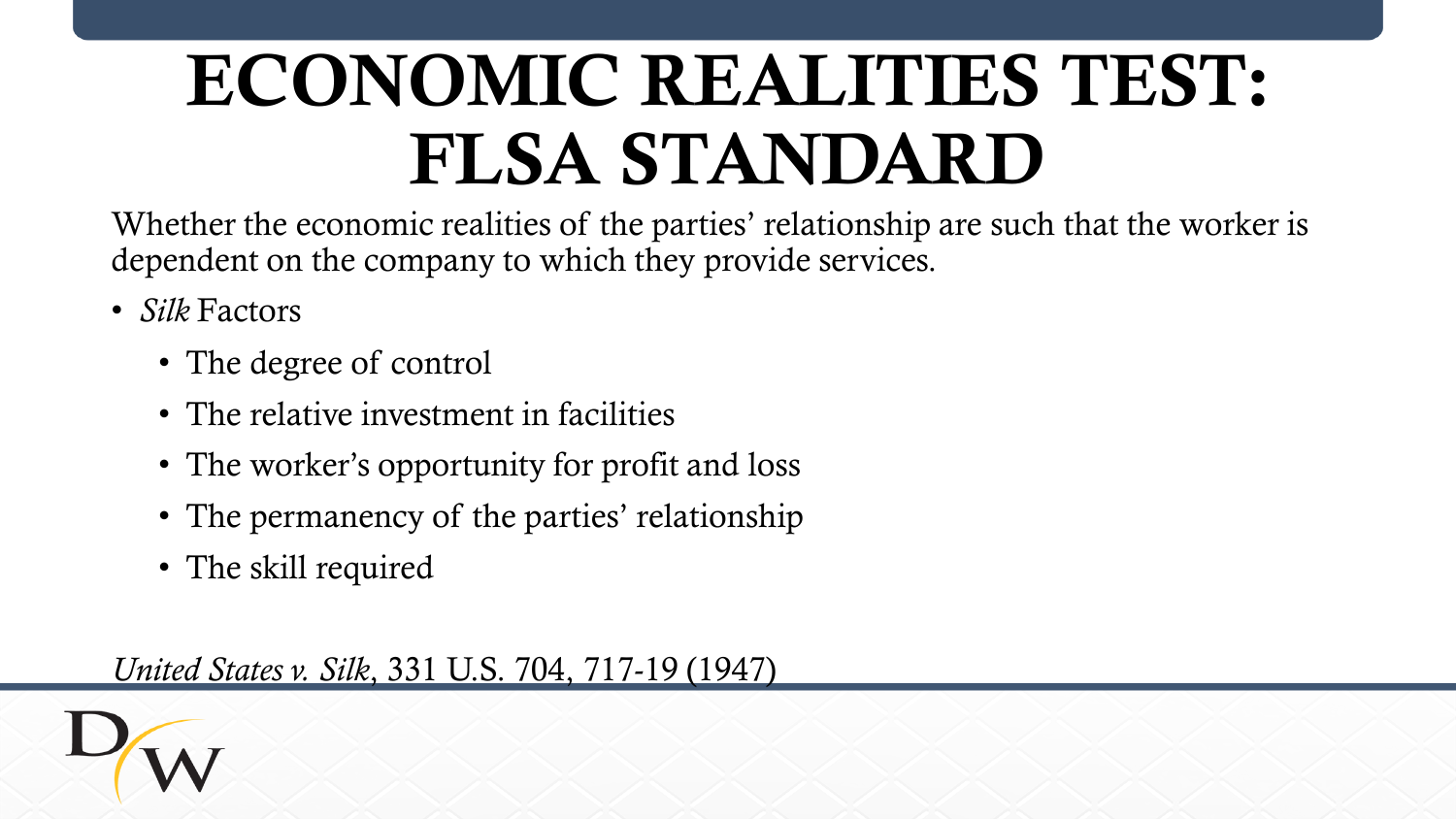## IRS 20-FACTOR TEST

- Level of Instruction
- Amount of Training
- Degree of Integration
- Extent of Personal Services
- Control of Assistants
- Continuity
- Flexibility
- Full-time Work
- On-site Services
- Sequence of Work
- Requirements for Reports
- Method of Payment
- Payment of Expenses
- Provision of Tools & Materials
- Investment in Facilities
- Realization of Profit or Loss
- Work for Multiple Companies
- Availability to Public
- Control over Discharge
- Right of Termination

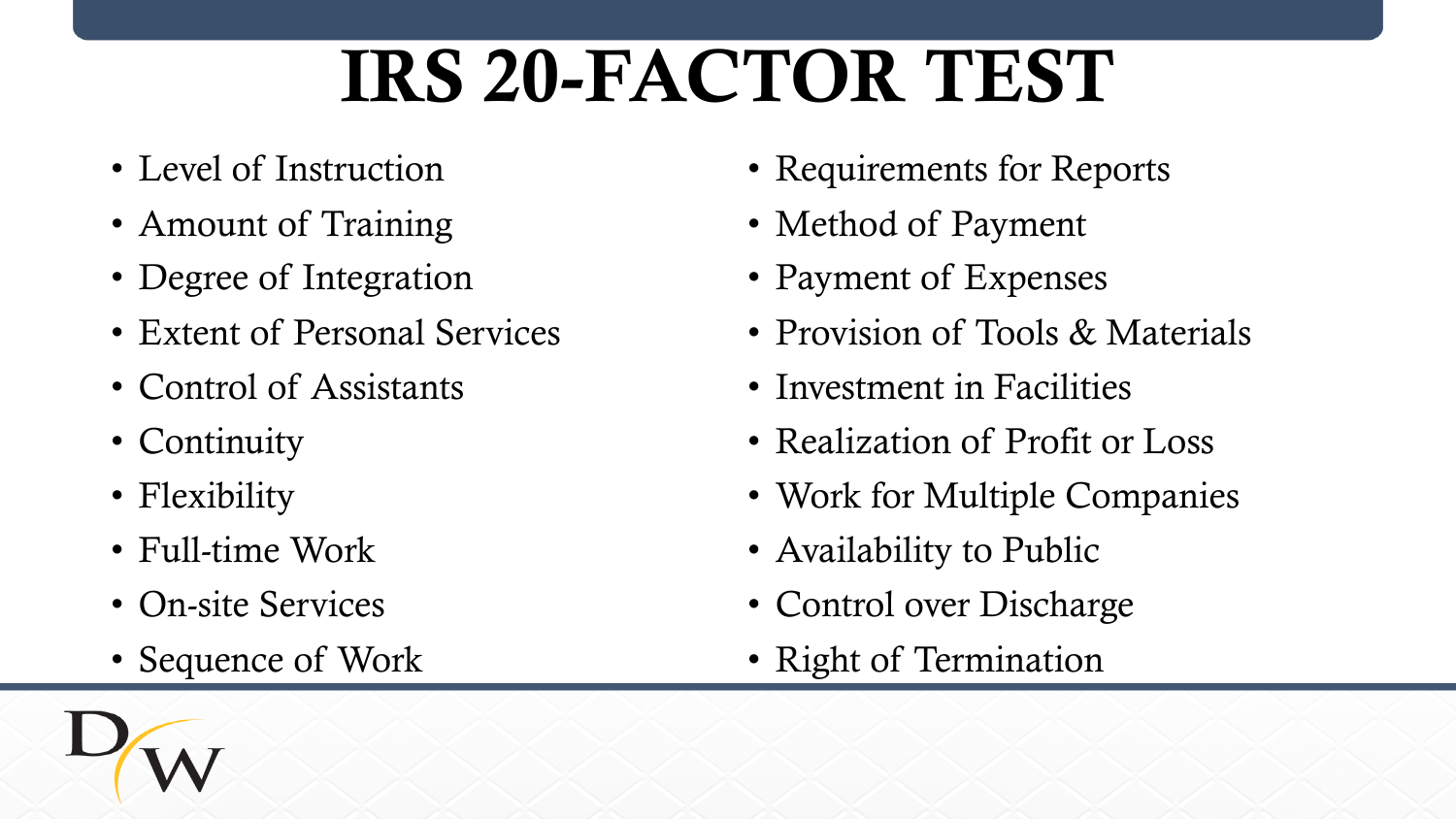### THE "CONTROL" TEST: IRS STANDARD

IRS now groups the 20 factors into three primary categories:

- Behavioral Control
- Financial Control
- Relationship of the Parties

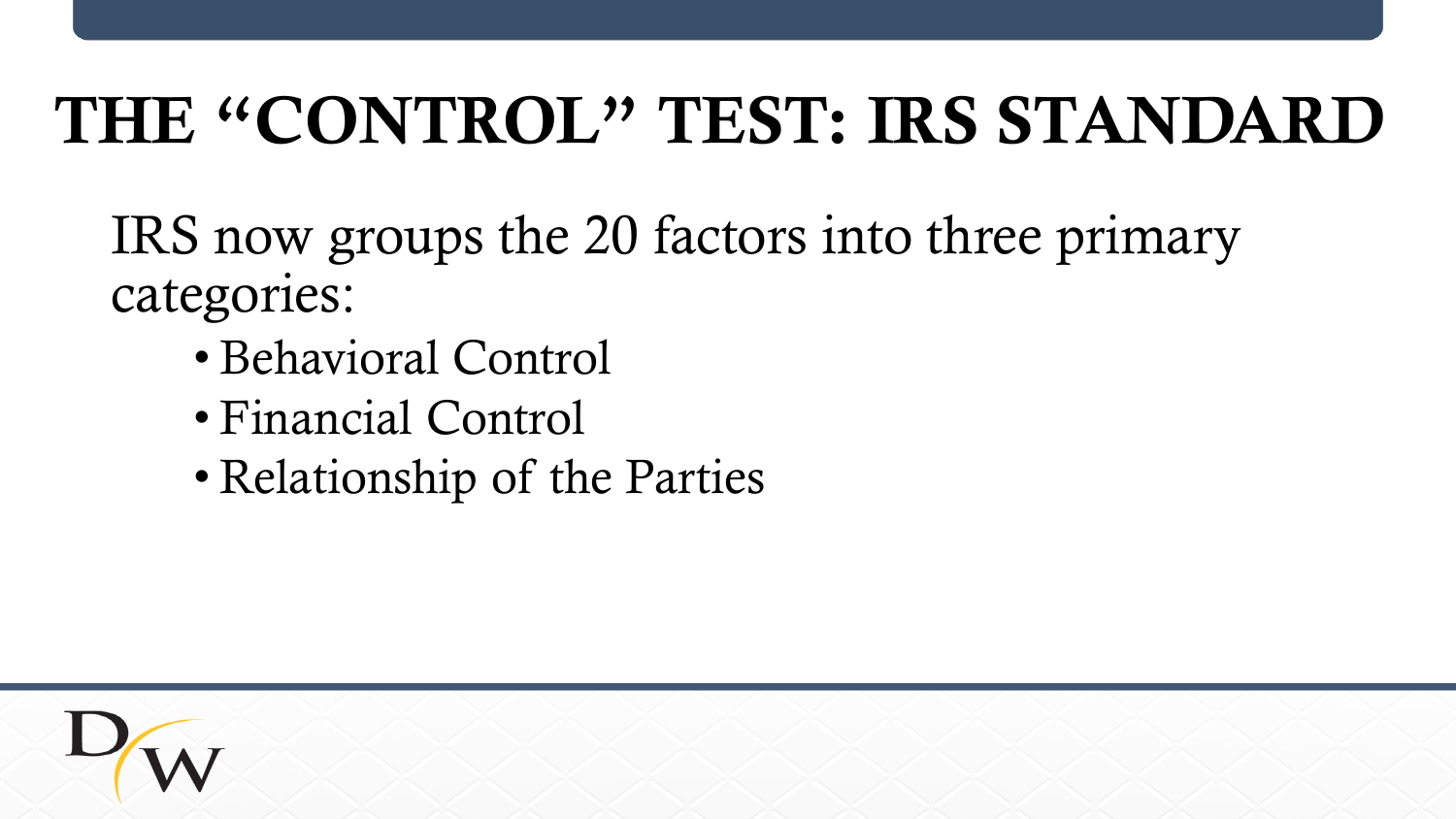### NLRB "COMMON LAW AGENCY" TEST

- 1) Extent of control which the employer may exercise over the details of the work;
- 2) Whether or not the individual is engaged in a distinct occupation or business;
- 3) Kind of occupation, with reference to whether, in the locality, the work is usually done under the direction of the employer or by a specialist without supervision;
- 4) Skill required in the particular occupation;
- 5) Whether the employer or the individual supplies the instrumentalities, tools, and place of work for the person doing the work;
- 6) Length of time for which the person is employed;
- 7) Method of payment, whether by the time or by the job;
- 8) Whether or not the work is a part of the regular business of the employer;
- 9) Whether or not the parties believe they are creating the relation of employer and employee; and
- 10) Whether the principal is or is not in the business.

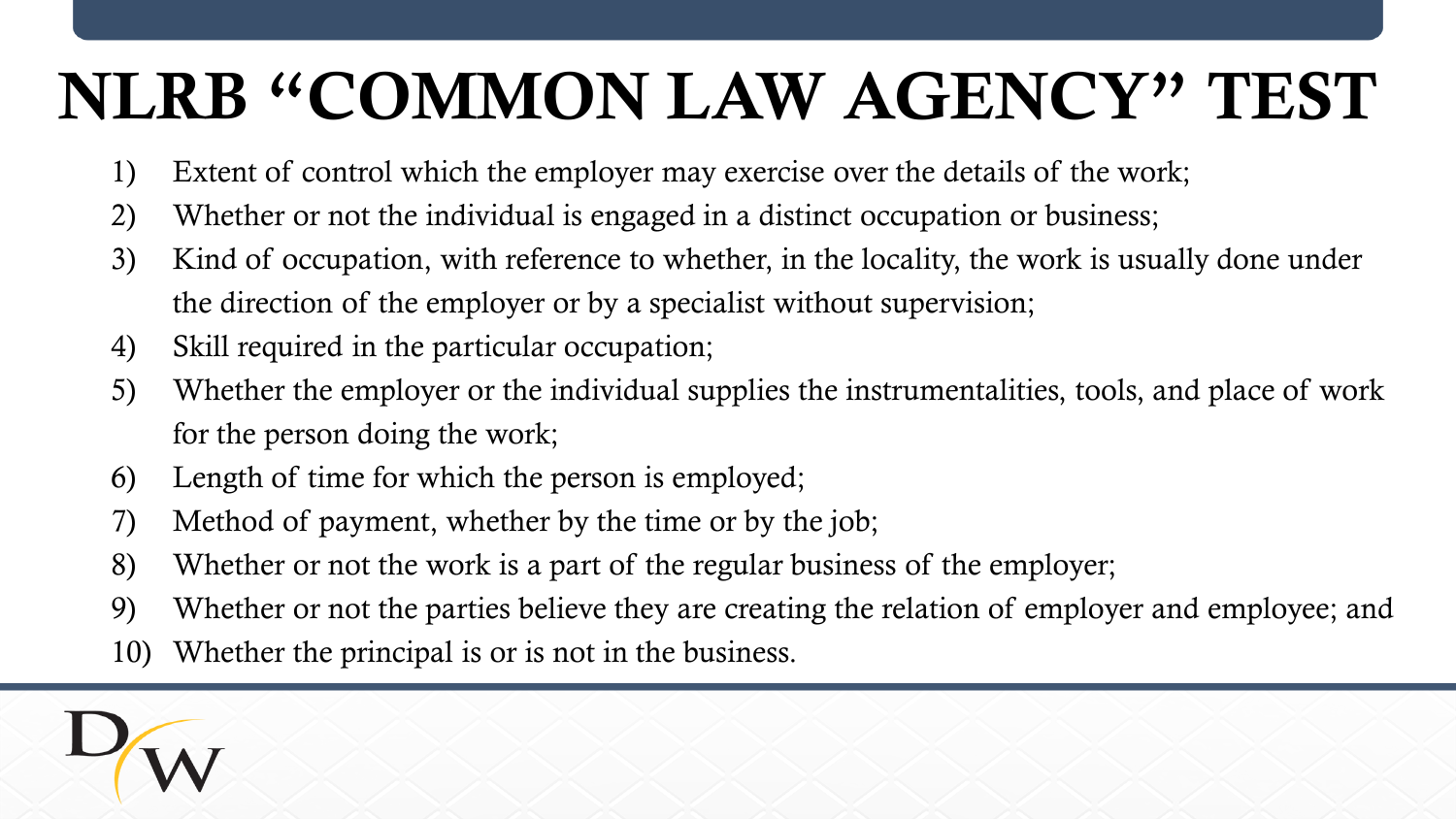#### WITHDRAWAL OF DOL OPINION LETTER 2015-1

- Withdrawn, but further guidance is expected
	- Field Assistance Bulletin 2018-4: "Determining Whether Nurse or Caregiver Registries Are Employers of the Caregiver"
	- Although the 2018 Bulletin addresses the relationship between registries and caregivers, the DOL appears to indicate that it is returning to a "totality of the circumstances" standard and will consider "all factors" in its analysis.
- Removal of the administrator interpretations does not change the legal responsibilities of employers under the Fair Labor Standards Act
- It is expected that the withdrawal will eventually be followed by Opinion Letters, possibly on the issue of joint employment and independent contractors

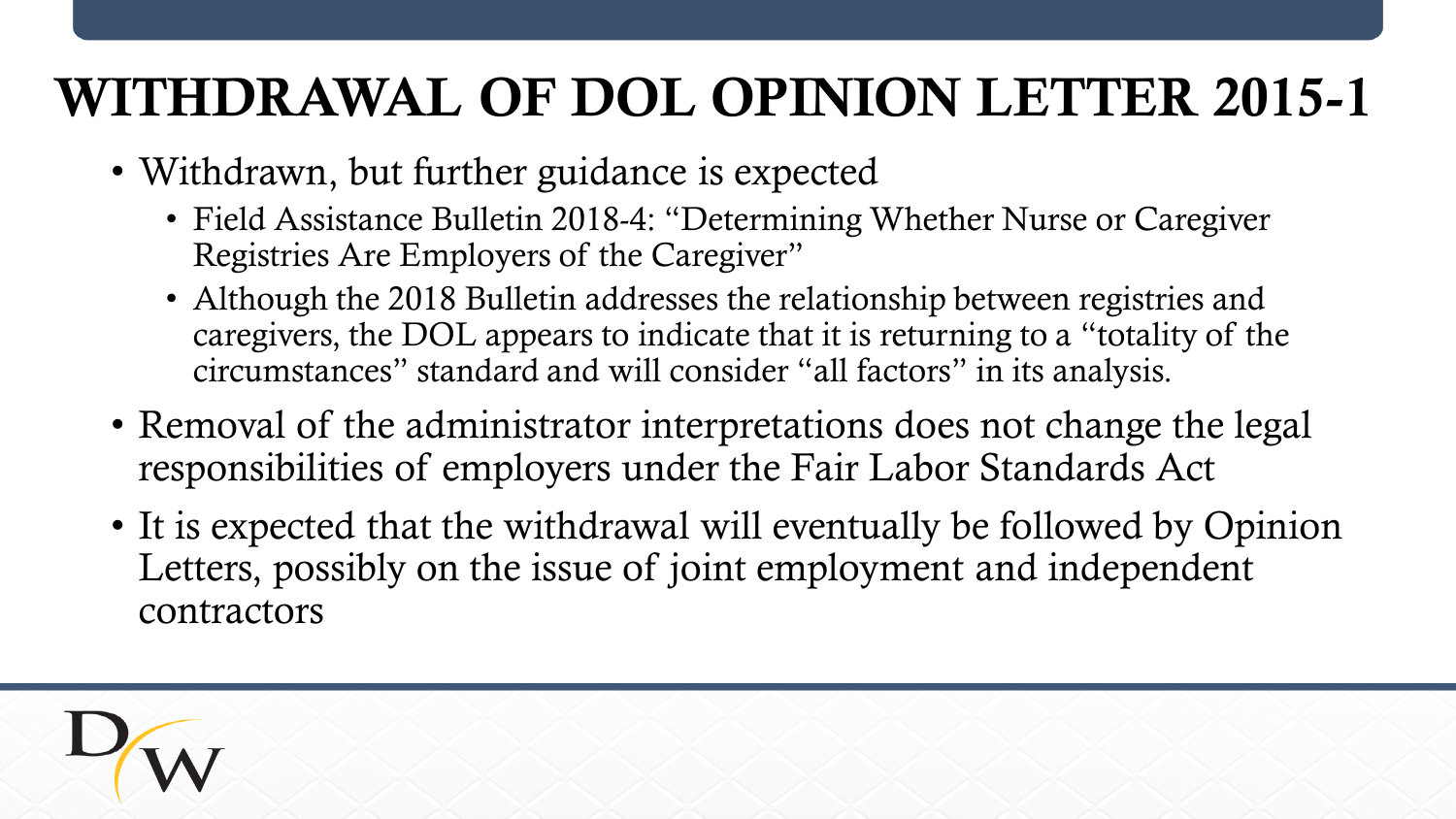## TENNESSEE COMMON LAW TEST

- Tennessee courts consider the entire working relationship and review the following non-exclusive list of factors when determining whether a worker is an independent contractor:
	- The right to control how the work is performed;
	- The right of termination;
	- The payment method;
	- Whether the worker hires his own employees;
	- Whether the worker furnishes his own tools; and
	- Whether the worker is doing "work for another."

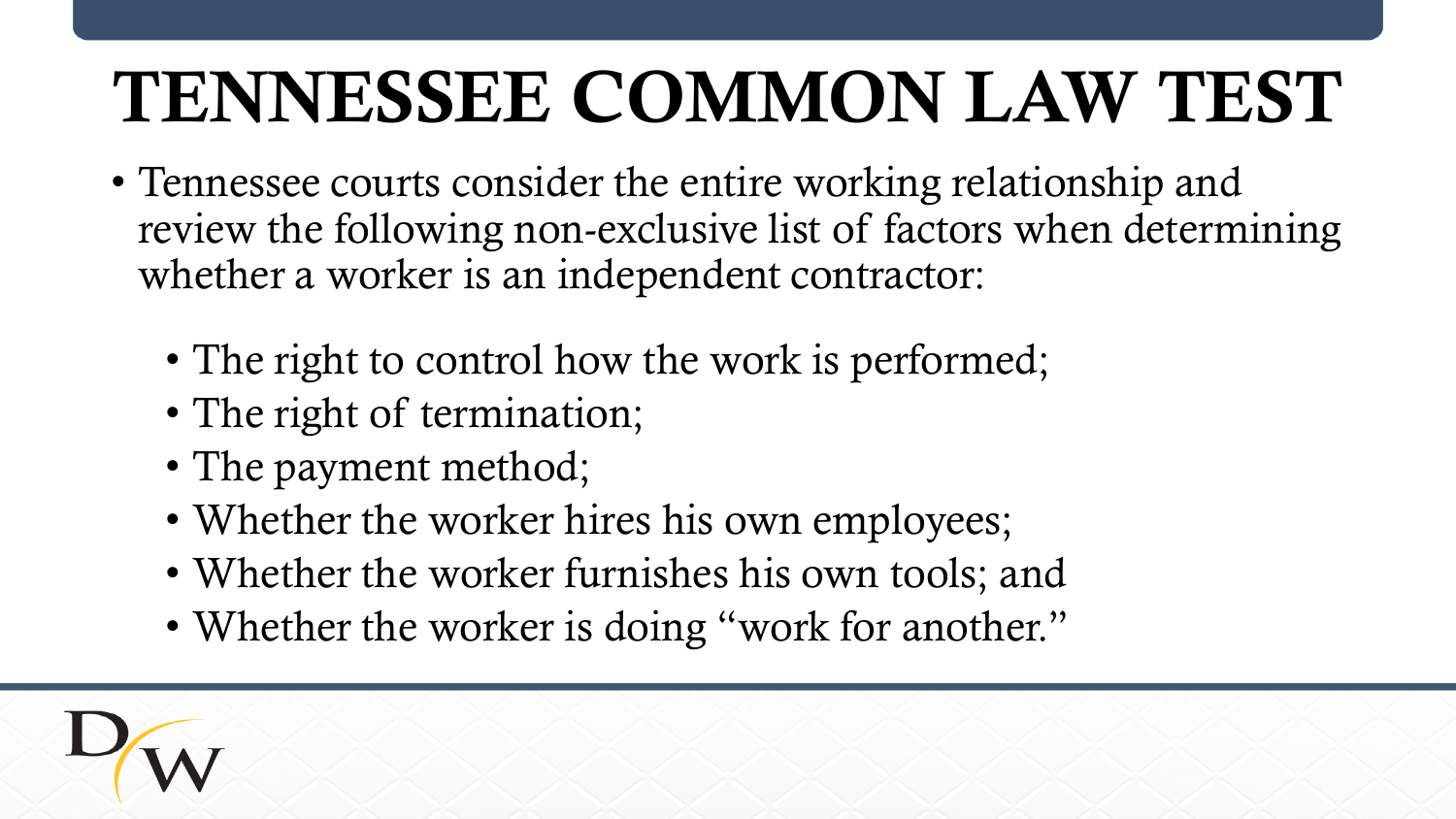# CALIFORNIA "ABC" TEST

All three of the following factors must be met for a worker to be properly classified as an independent contractor:

- The worker is free from the control and direction of the hiring entity in connection with the performance of the work, both under the contract for the performance of the work and in fact.
- The worker performs tasks that are outside of the usual course of the hiring entity's business.
- The worker is customarily engaged in an independently established trade, occupation, or business of the same nature as the work performed for the hiring entity.

*Dynamex Operations West, Inc. v. Superior Court,* 4 Cal. 5th 903 (Cal. Sup. Ct. 2018)

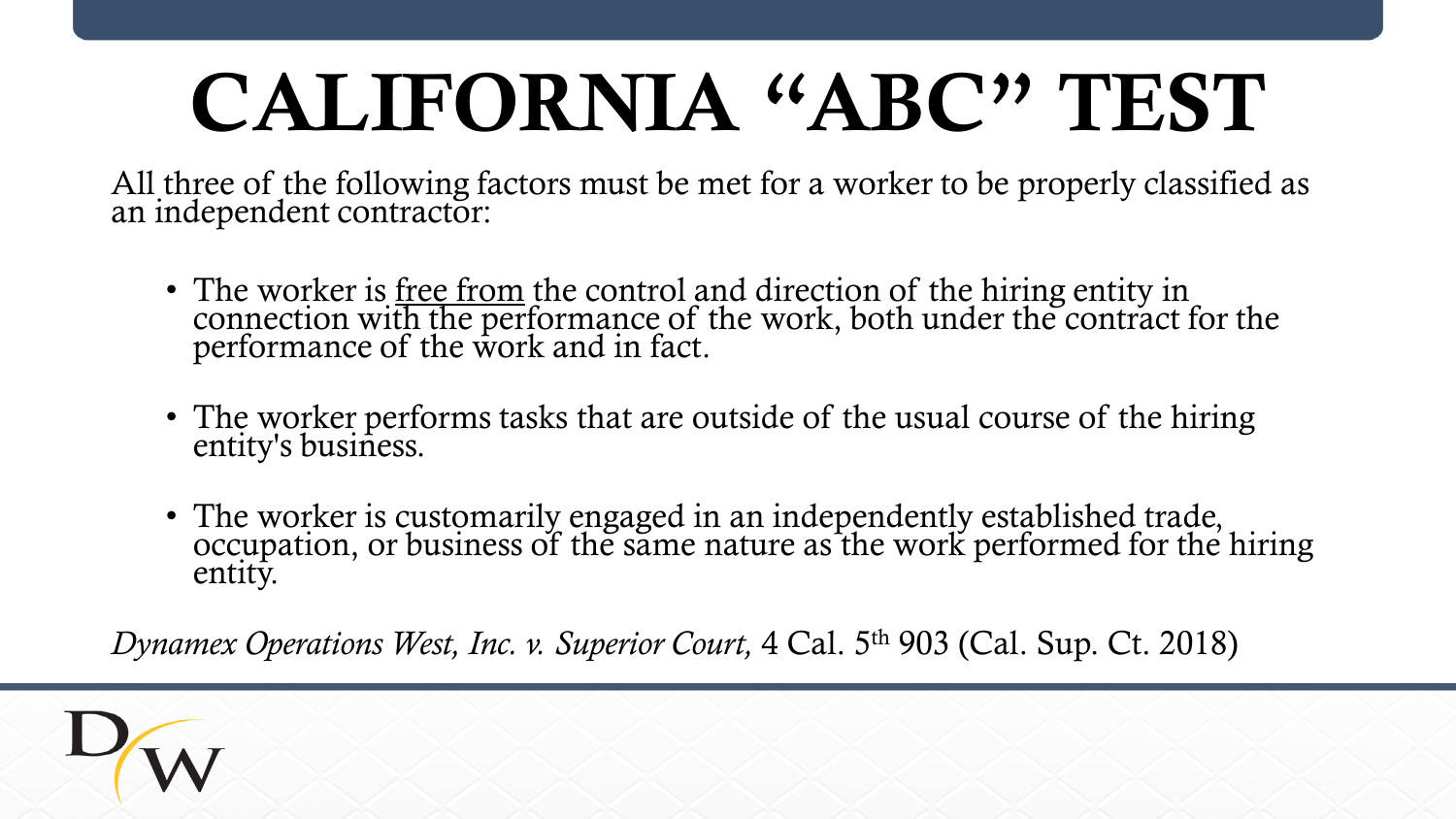#### CASES CHALLENGING INDEPENDENT CONTRACTOR CLASSIFICATION

- Cases Finding Employee Status
	- *Hood v. Uber Technologies, Inc.*, Case No. 1:16-CV-00998 (M.D.N.C. Jan. 3, 2019)
	- *Sakacsi v. Quicksilver Delivery Systems, Inc.*, No. 806CV1297T24MAP, 2007 WL 4218984 (M.D. Fla. Nov. 28, 2007)
	- *Luther v. Z. Wilson, Inc.*, 528 F. Supp. 1166 (S.D. Ohio 1981)
- Cases Finding Independent Contractor Status
	- *SuperShuttle DFW, Inc.*, 367 NLRB 75 (2019)
	- *Browning v. Ceva Freight, LLC*, 885 F. Supp. 2d 590 (E.D.N.Y. 2012)
	- *Freund v. Hi-Tech Satellite, Inc.*, 185 F. App'x 782 (11th Cir. 2006)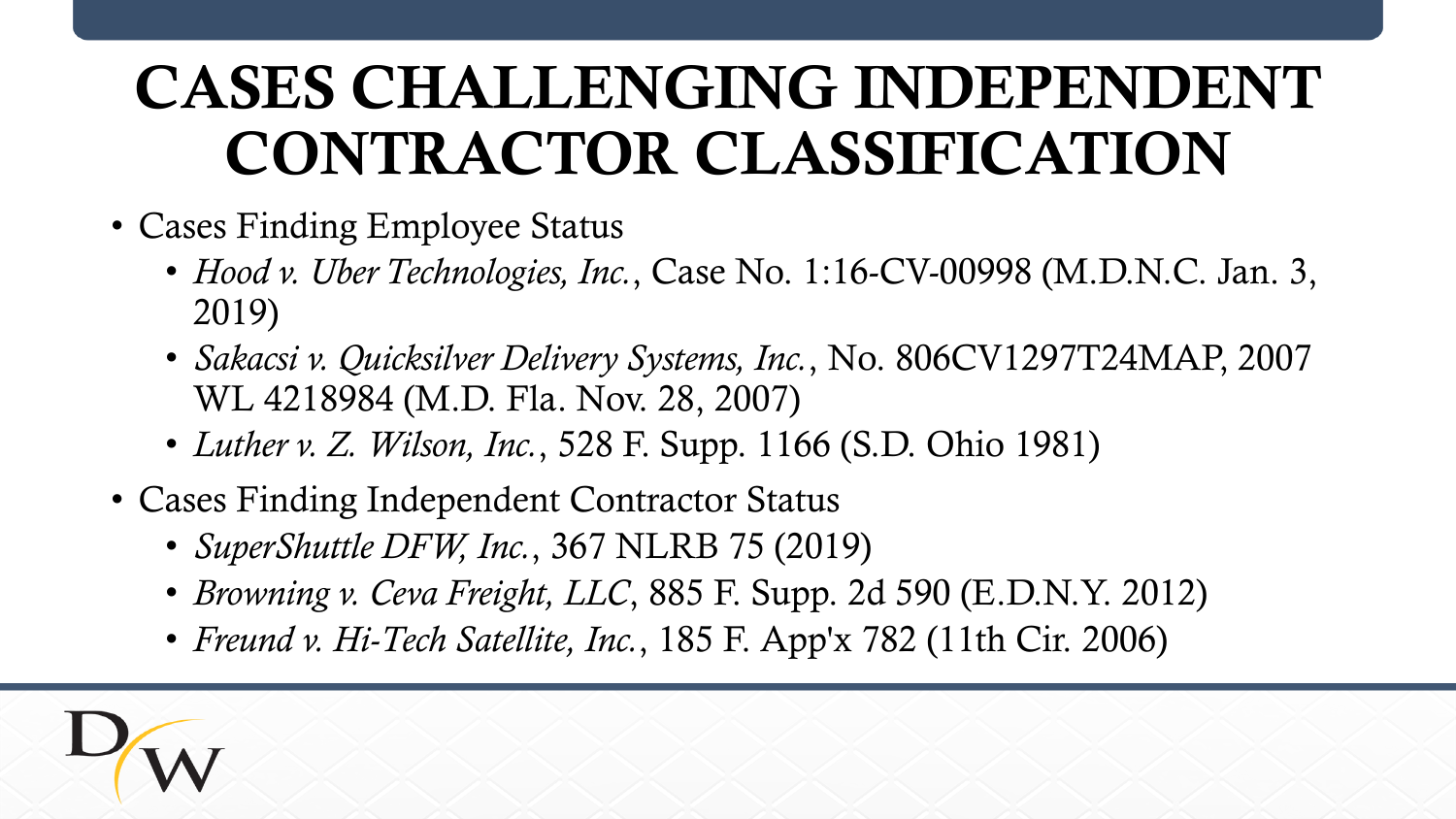#### CONSEQUENCES OF MISCLASSIFICATION

- Back pay, including overtime compensation;
- Employee benefits, including stock options, retirement benefits, and health plan coverage;
- Workers' compensation benefits and unemployment insurance premiums;
- Tax and insurance obligations;
- Liquidated damages; and
- Civil monetary penalties.

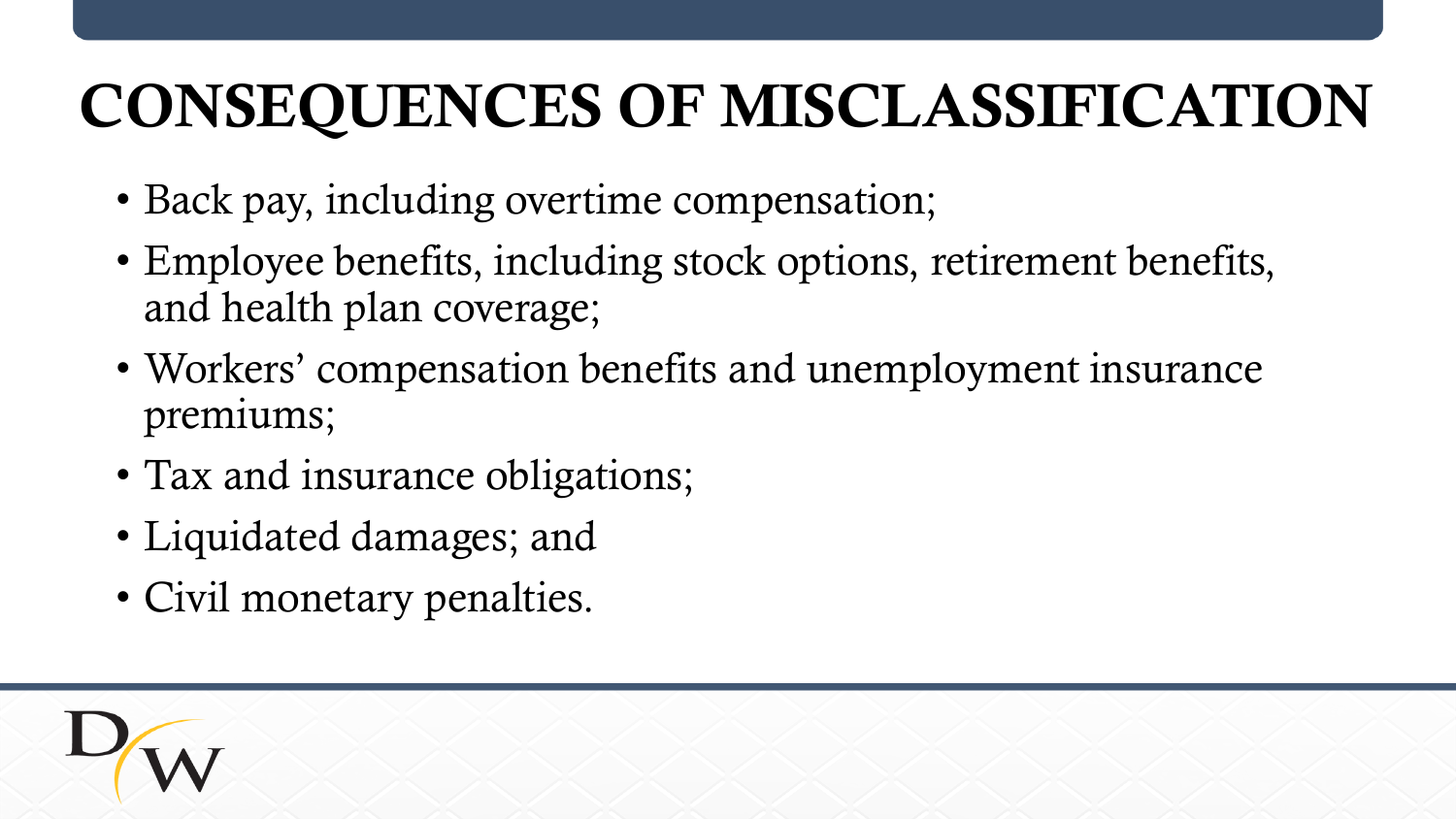

Are you still watching?

Continue watching

Back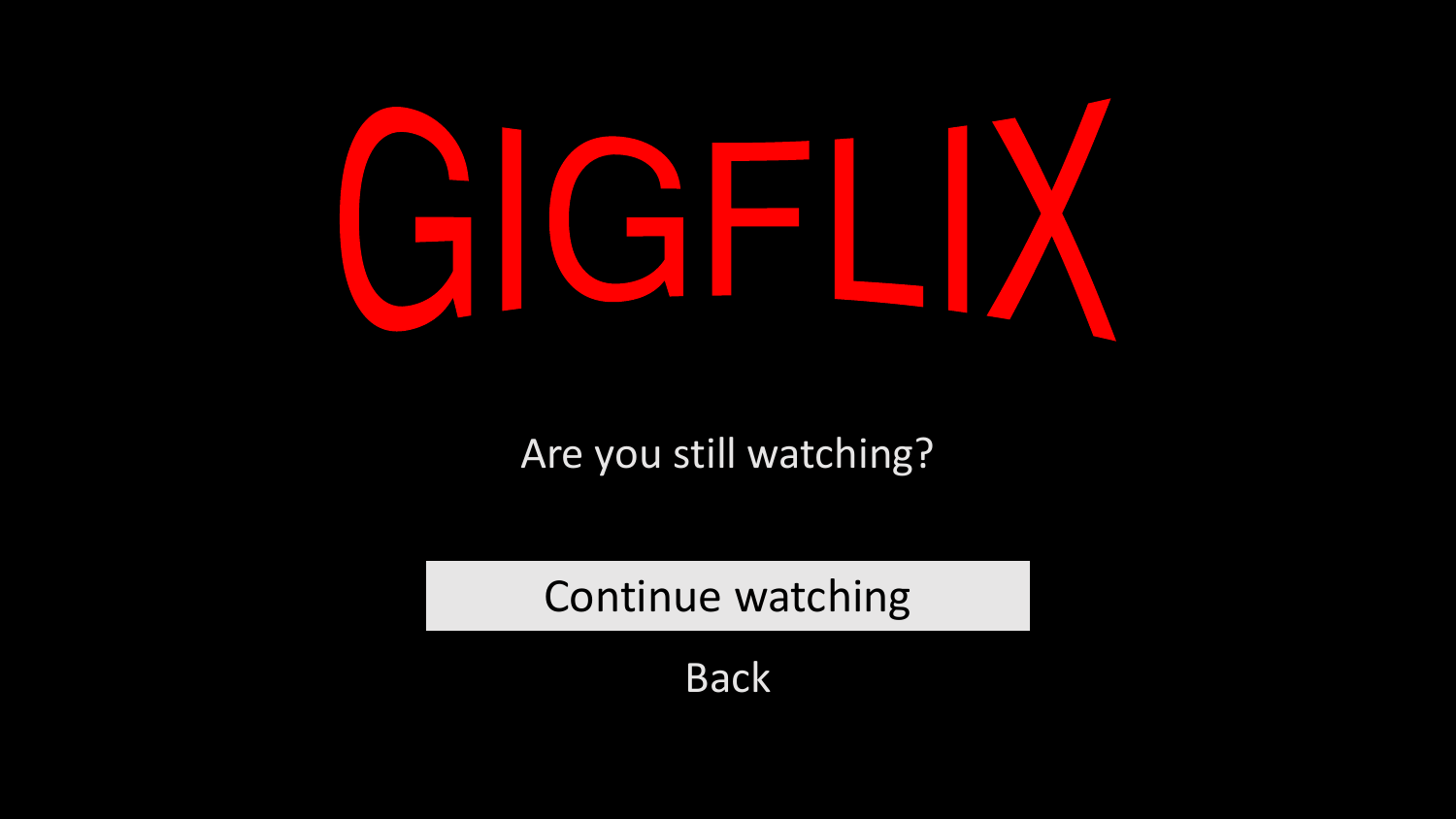### BEST PRACTICES FOR AVOIDING MISCLASSIFICATION

- Define limited scope of employment
- Create separation no supervisor, no performance evaluation, no holiday party
- Create separate policies applicable to non-employees who work on company premises
- Pay for services on a fixed-fee basis upon completion of services or achievement of milestones
- Make the contractor solely responsible for expenses and overhead costs

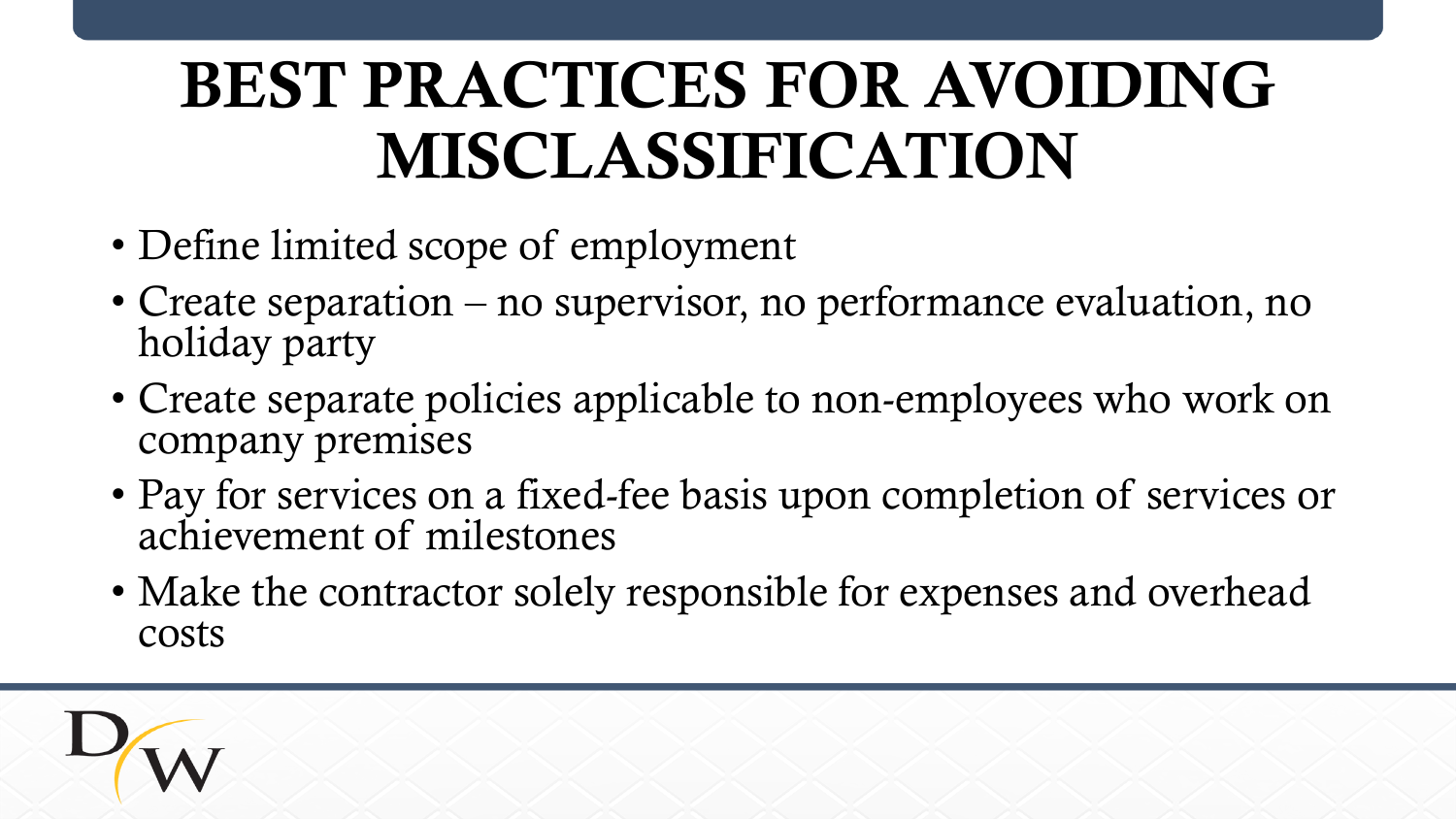### BEST PRACTICES FOR AVOIDING MISCLASSIFICATION

- No entitlement to any benefits
- Contractor indemnifies company for any unpaid taxes
- If the contractor provides workers, the contractor is fully responsible for them and shall indemnify you for any claims made by contractor's workers/employees
- Requiring contractor to maintain liability insurance
- No discounts on company products
- Know the law in all jurisdictions where you have workers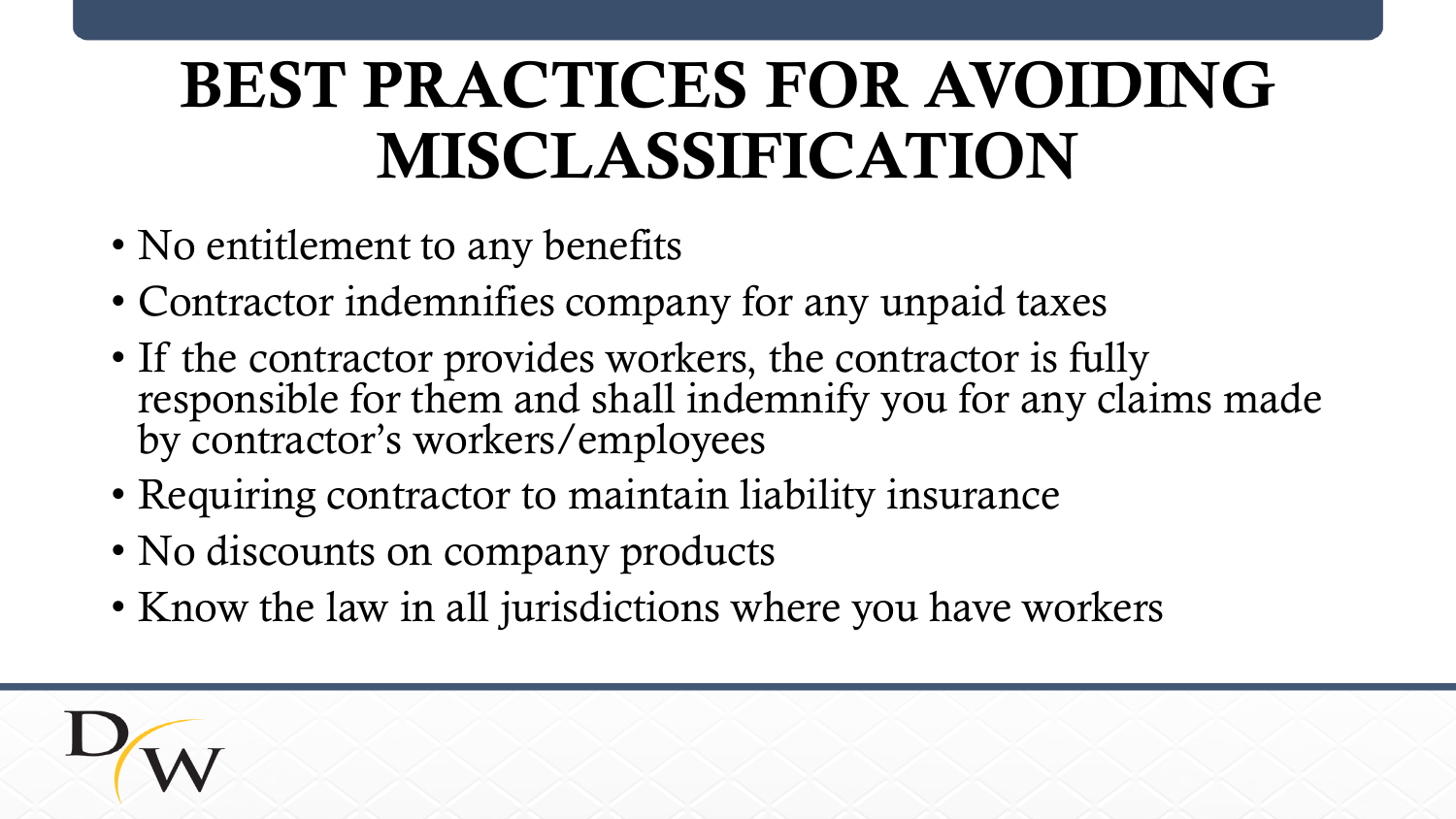# TOUGH CALLS

Whether to include these provisions in independent contractor agreements, even though they are indicative of an employment relationship:

- Confidentiality restrictions
- Restrictive covenants non-compete and non-solicitation agreements
- Training contractors on anti-discrimination and anti-harassment policies
- Restricting contractor's ability to work for other clients during the engagement

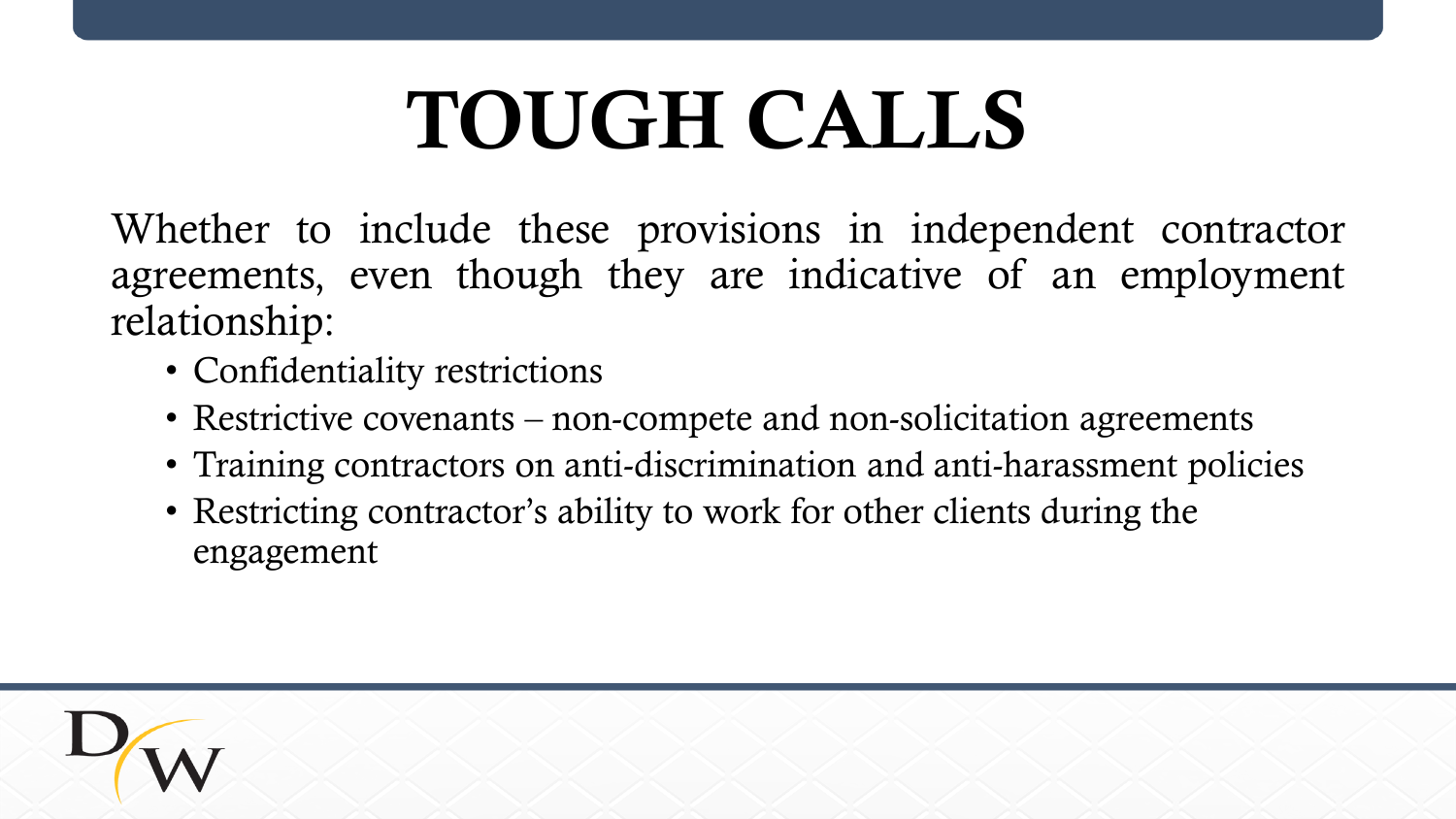

# JOINT EMPLOYMENT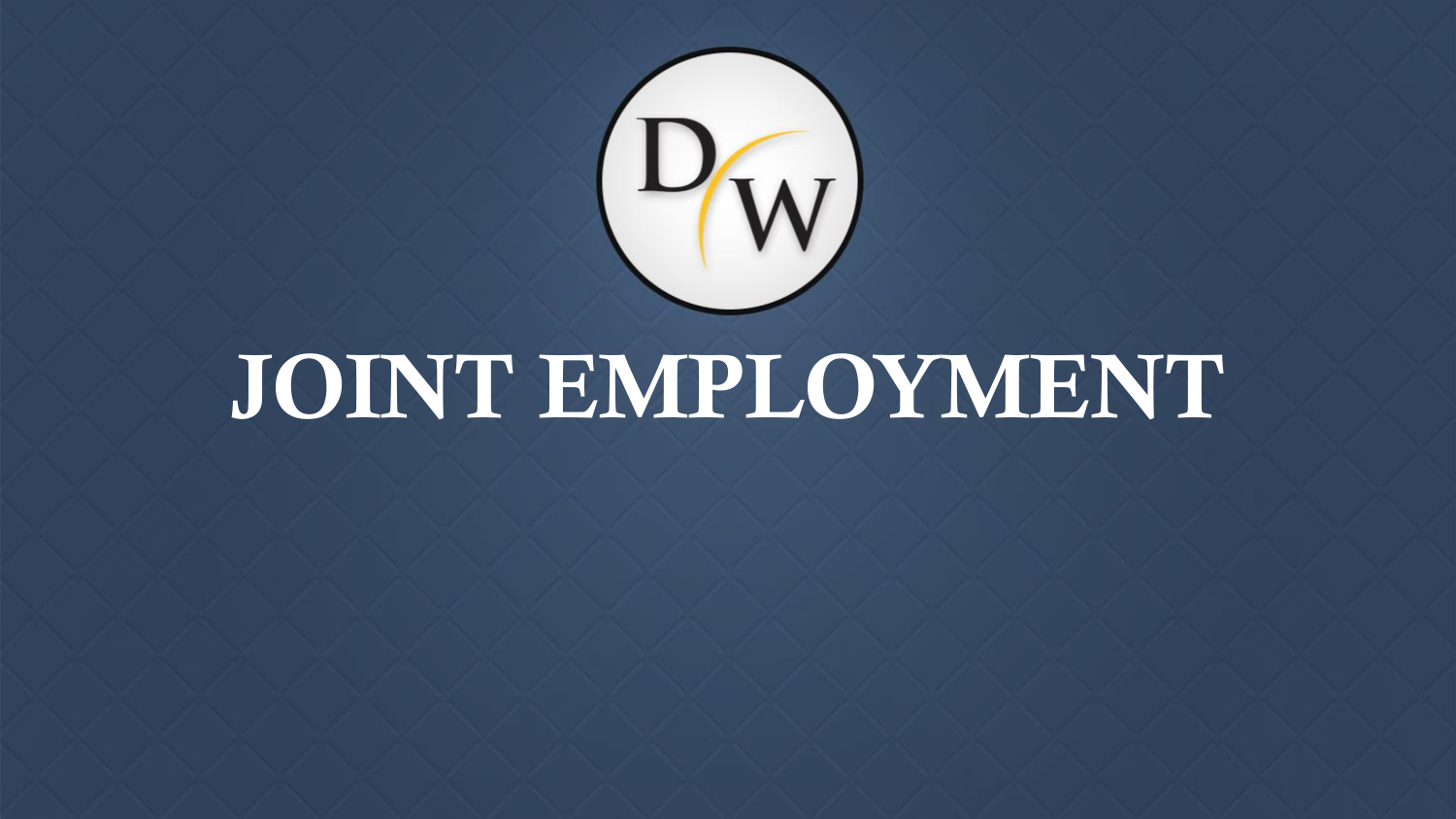# JOINT EMPLOYMENT

- Multiple Tests
- General Definition: Two companies exercise control over the worker
- Best Practices:
	- Clearly define worker's relationship with company in contract
	- Minimize control over gig workers who are not "permanent"
- Last week, DOL sent to the White House for review a rule expected to limit shared liability for affiliated businesses.

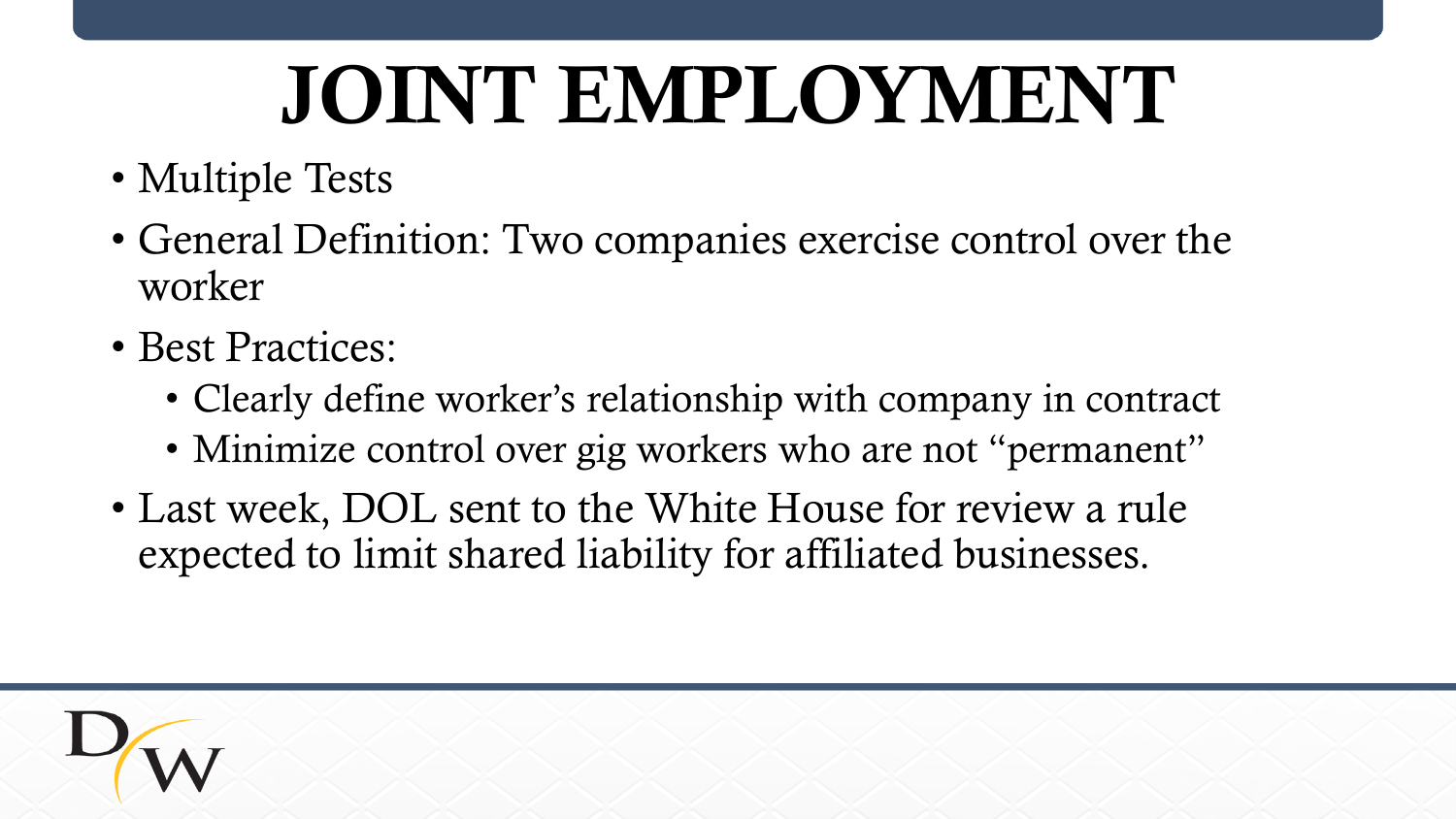## TELEWORKING

- Working remotely can be a form of reasonable accommodation under the Americans with Disabilities Act (ADA)
- In-person attendance is an essential function of "most jobs." *EEOC v. Ford Motor Co.,* 782 F.3d 753 (6th Cir. 2015)
- But, determining what constitutes an essential job function is highly fact specific. *Mesby-Meacham v. Memphis Light, Gas & Water Division*, 883 F.3d 595 (6th Cir. 2018)

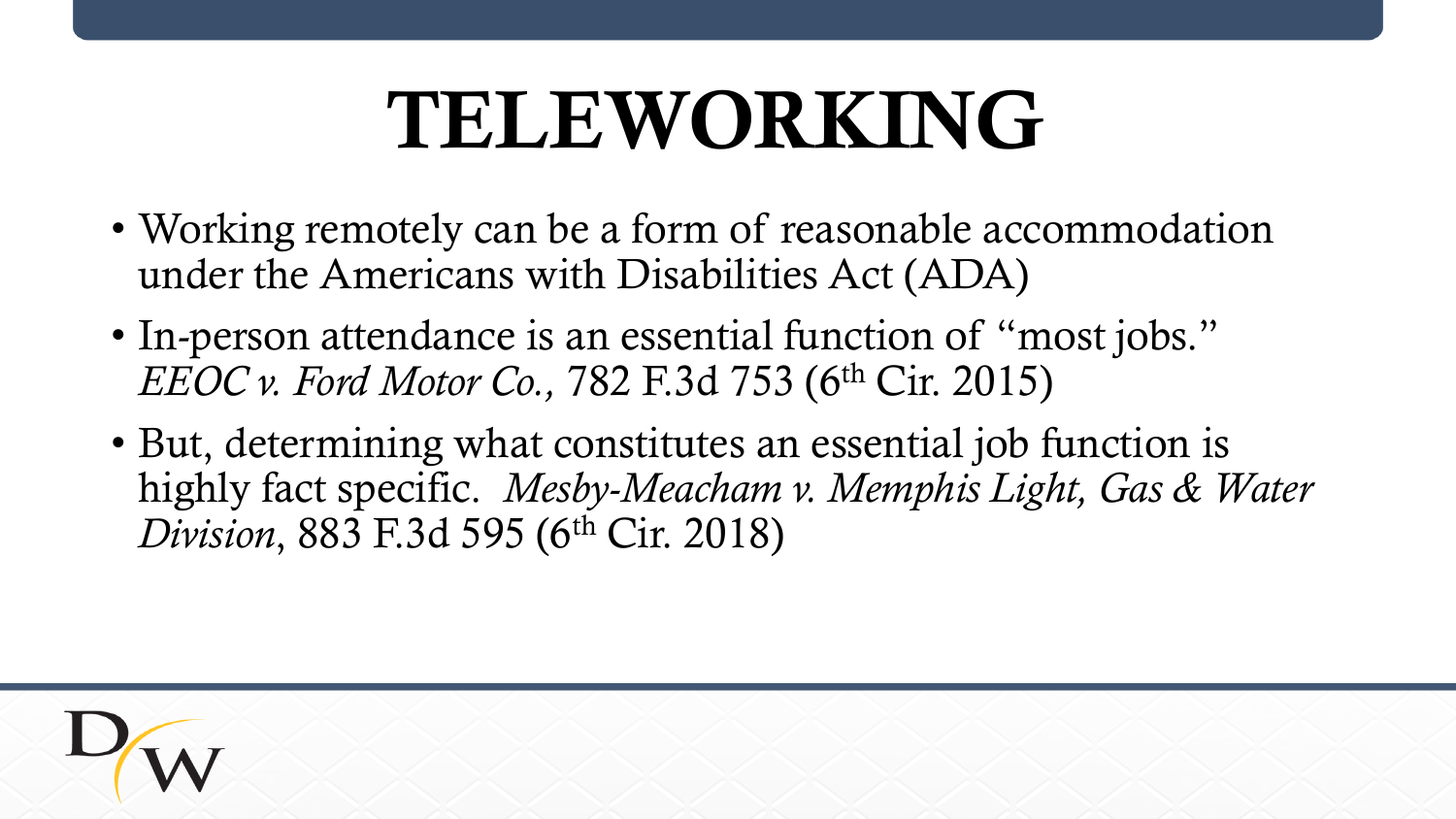# WORKING "OFF THE CLOCK"

Do I have to pay employees who respond to e-mails and text messages after hours?

- The *de minimis* rule: when the matter in issue concerns only a few seconds or minutes beyond the scheduled working hours, such trifles may be disregarded.
- An important factor in determining whether a claim is *de minimis* is the amount of daily time spent on the additional work.
- Courts have found as a matter of law that *de minimis* is 10 minutes or less, even if the work is otherwise compensable.